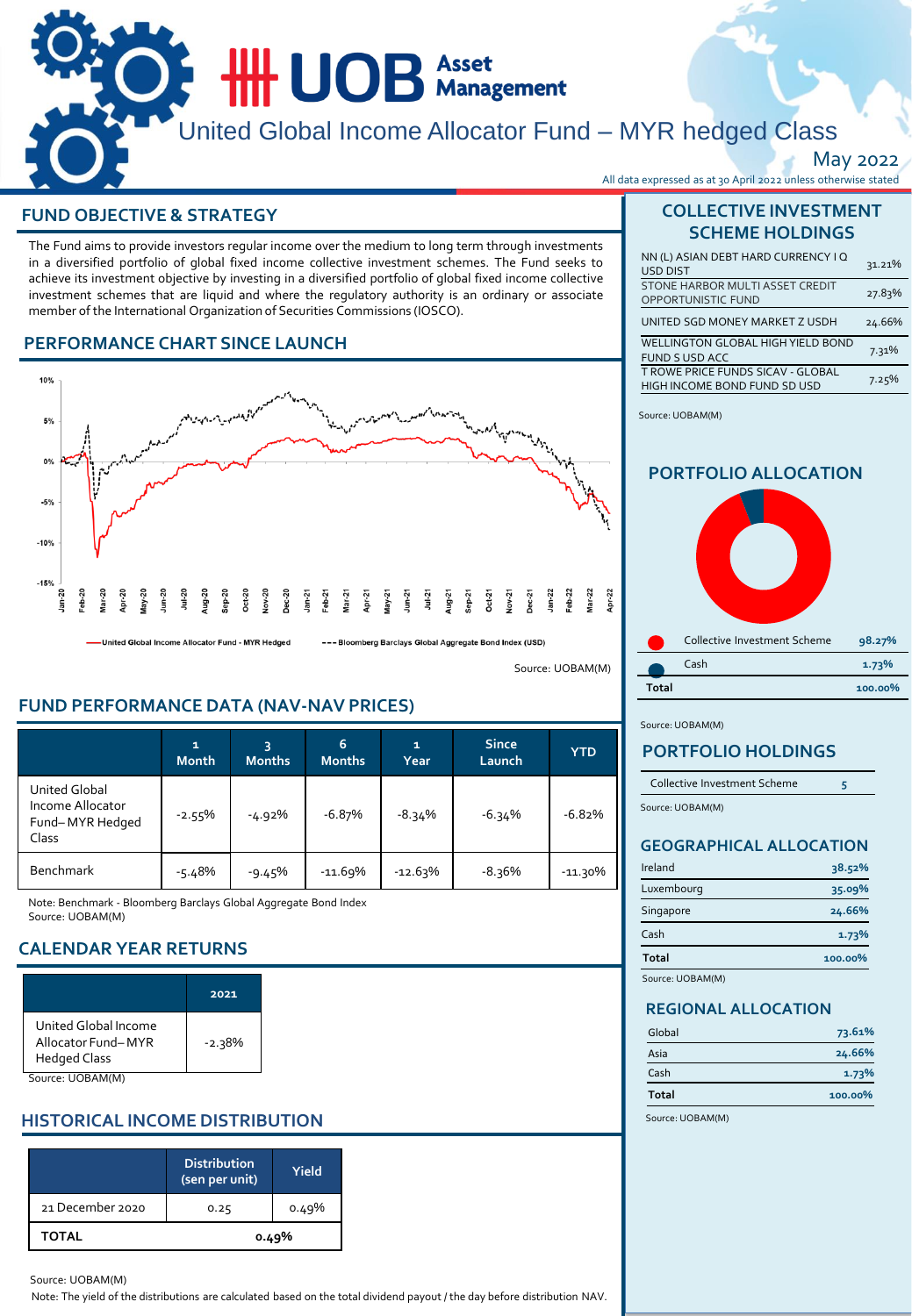**HILLOB** Asset

United Global Income Allocator Fund – MYR hedged Class

| <b>FUND DETAILS</b>                  |                                                                                                                         |
|--------------------------------------|-------------------------------------------------------------------------------------------------------------------------|
| <b>LAUNCH DATE</b>                   | 8 January 2020                                                                                                          |
| <b>COMMENCEMENT DATE</b>             | 29 January 2020                                                                                                         |
| <b>FINANCIAL YEAR END</b>            | 31 July                                                                                                                 |
| <b>CATEGORY/TYPE OF FUND</b>         | Fixed Income (Fund-of-Funds) / Income                                                                                   |
| <b>BASE CURRENCY</b>                 | <b>USD</b>                                                                                                              |
| <b>CLASS OF UNITS</b>                | <b>MYR</b> hedged Class                                                                                                 |
| <b>INITIAL OFFER PRICE</b>           | <b>RM 0.5000</b>                                                                                                        |
| UNITS IN CIRCULATION - MYR HEDGED    | 2,390,577.05                                                                                                            |
| <b>CLASS</b>                         |                                                                                                                         |
| NET ASSET VALUE ("NAV")              | RM 1, 113, 982.24                                                                                                       |
| <b>NET ASSET VALUE - TOTAL FUND</b>  | USD 339, 264.47                                                                                                         |
| <b>NAV PER UNIT</b>                  | RM 0.4660                                                                                                               |
| MINIMUM INITIAL INVESTMENT           | <b>RM 1,000</b>                                                                                                         |
| <b>MINIMUM ADDITIONAL INVESTMENT</b> | <b>RM 100</b>                                                                                                           |
| <b>TRUSTEE</b>                       | Deutsche Trustees Malaysia Berhad                                                                                       |
| <b>SALES CHARGE</b>                  | Up to 3.00% of the NAV per unit of the Class                                                                            |
| <b>REDEMPTION CHARGE</b>             | Nil                                                                                                                     |
| <b>ANNUAL MANAGEMENT FEE</b>         | Up to 1.45% per annum of the NAV of the Class                                                                           |
| <b>ANNUAL TRUSTEE FEE</b>            | Up to 0.04% p.a. of the NAV of the Fund, minimum of RM15,000 p.a.                                                       |
| <b>PERFORMANCE BENCHMARK</b>         | <b>Bloomberg Barclays Global Aggregate Bond Index</b>                                                                   |
| <b>ASSET ALLOCATION</b>              | A minimum of 80% of the Fund's NAV will be invested in CIS; and<br>A maximum of 20% of the Fund's NAV in liquid assets. |